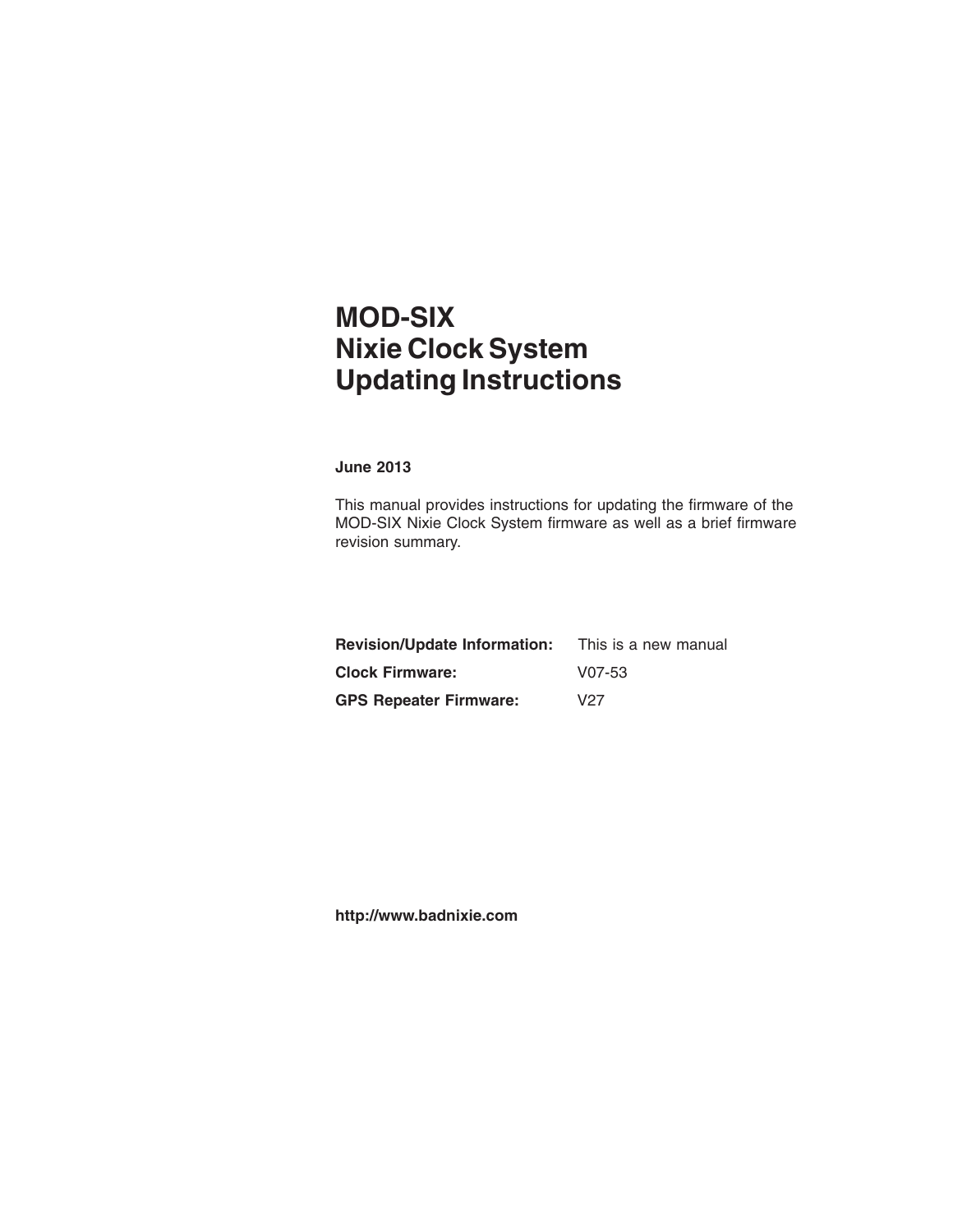#### **16 June 2013**

This document may be freely copied provided it is not modified. For permission to distribute modified versions of this document, contact the author.

**CAUTION:** This clock makes use of high voltages within the case. Use extreme care when operating the clock with the cover removed.

The information in this document is subject to change without notice and should not be construed as a commitment by the authors. The authors make no representations or warranties with respect to the contents or function of this document and specifically disclaim any implied warranties of merchantability or fitness for any particular purpose.

Copyright © 2012-2013 Terry Kennedy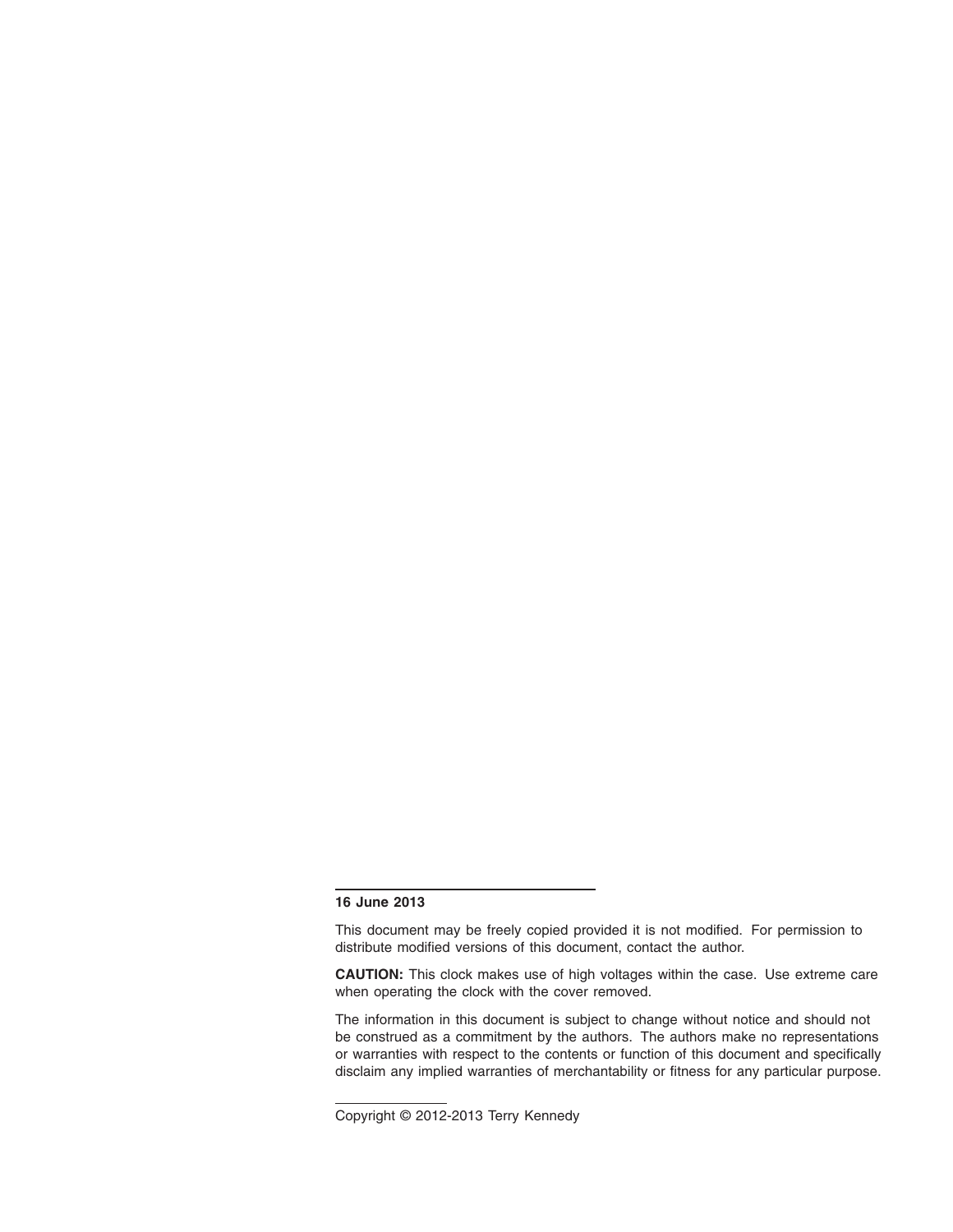## **Preface**

This manual provides instructions for performing firmware updates as well as a brief firmware revision summary for the MOD-SIX Nixie Clock System.

#### **Intended Audience**

This manual is intended for all MOD-SIX Nixie Clock System owners.

#### **Important Cautions**

Hazardous voltages are present at some locations on the circuit boards when the clock is operating. Avoid touching any components other than the updating dongle while power is applied.

Never install or remove the updating dongle or the RF-Link mezzanine board while power is applied.

Like all electronic devices, the clock system components can be damaged by static electricity. When updating the firmware, always touch the aluminum base plate first to discharge any static.

The tubes are extremely fragile and expensive. Take care to avoid damaging them when removing and reinstalling the acrylic cover and when updating the clock firmware.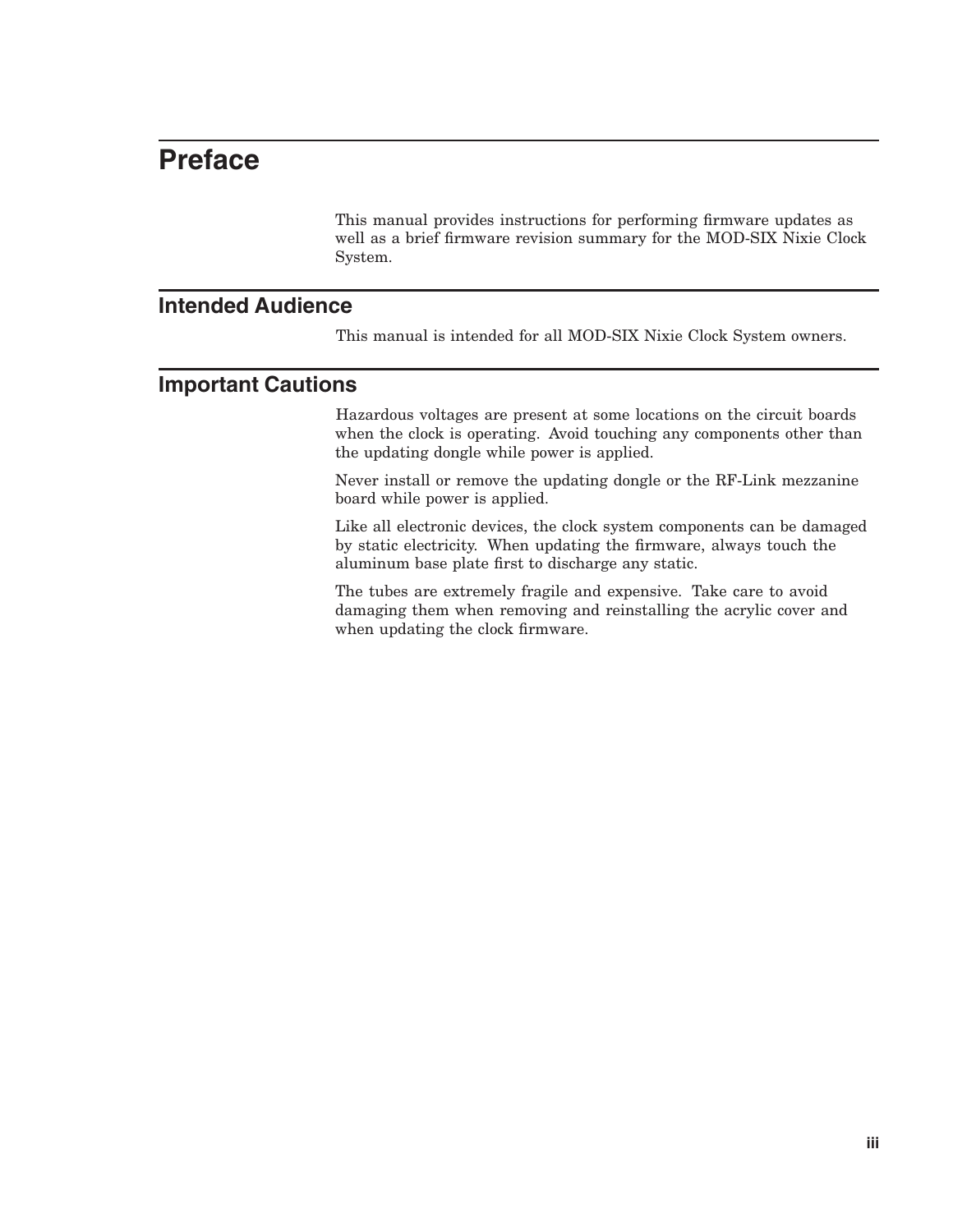# **1 Identifying the installed firmware**

In order to determine if there is a newer version of firmware available for any of your clock components, you will need to first determine the current versions. This chapter provides instructions for identifying the firmware version of each clock system component.

#### **1.1 Identifying clock firmware**

Unplug the power cable from the left rear of the clock. Wait a moment and then plug it back in. As part of the clock's startup messages, it will display the firmware version as "Vxx-xx" where xx-xx is the current firmware version.

#### **1.2 Identifying GPS repeater firmware**

Disconnect the power from the GPS repeater, either by unplugging the AC adapter from the wall outlet or by unplugging the other end of the power cord from the GPS repeater, whichever will give you a better view of the clock. Wait a few moments and reconnect the GPS repeater's power. The clock display will show a message of the form "RPTRxx" where xx indicates the GPS repeater's current firmware version.

- Note: The clock must be running firmware V07-31 or newer *AND* the GPS repeater must be running firmware V11 or newer in order to perform this function. Failure to display the version message (normally displaying a "PING" message instead) does not identify which of the clock, GPS repeater, or both is out of date.
- Note: Recent versions of the repeater firmware also display the revision on the repeater LEDs at power-on. For example, two green blinks followed by six yellow blinks would indicate firmware V26.

**1–1**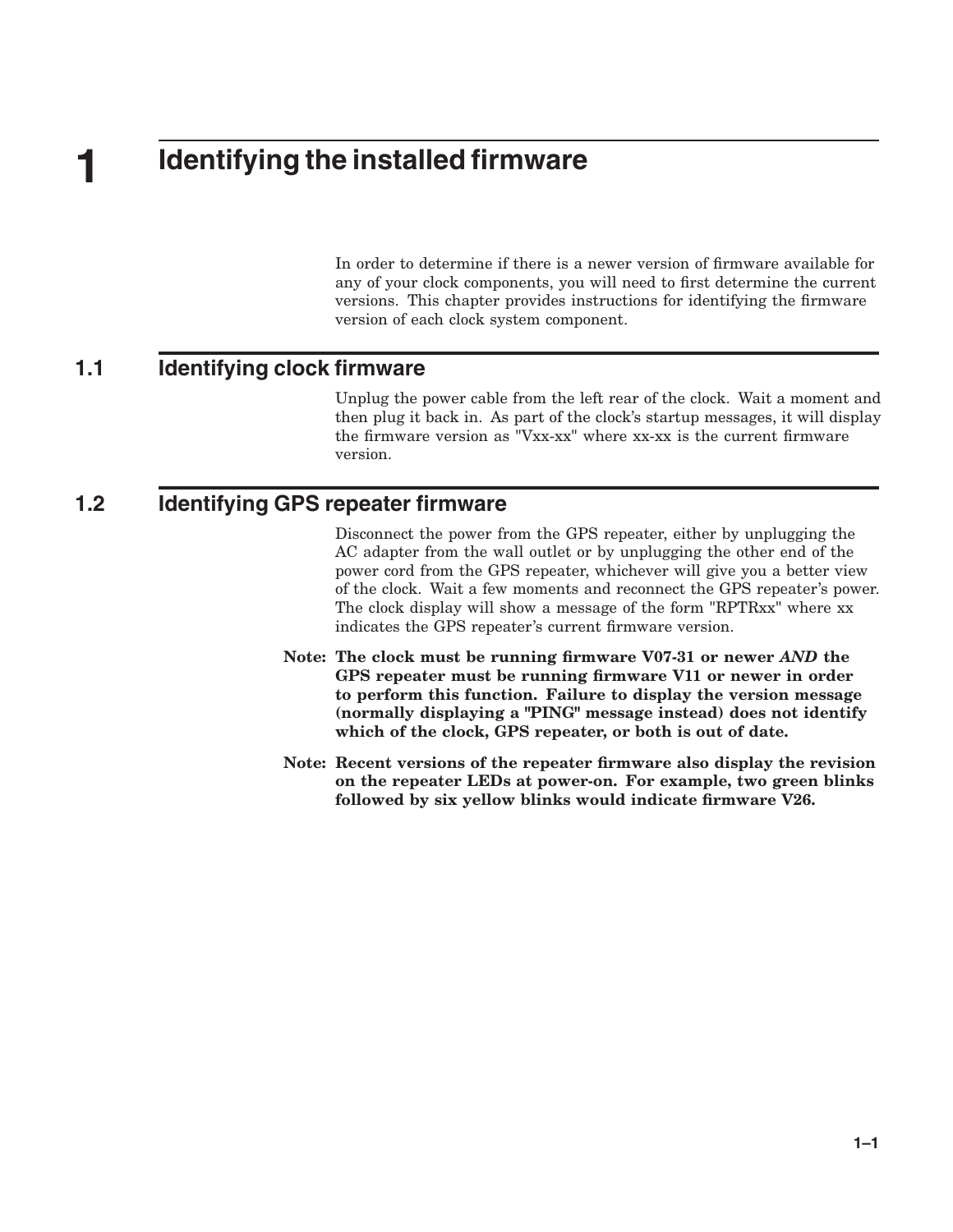# **2 The firmware updating procedure**

Firmware updates are performed with a small updating dongle. There are separate dongles containing the clock firmware and the GPS repeater firmware. The only difference is the firmware provided in the dongle and a sticker indicating the firmware version and which component the dongle is for. The dongle installs the new firmware onto the clock or GPS repeater CPU and is removed once the update is completed.

- Note: Depending on your current software versions, you may receive a clock updating dongle, a GPS repeater updating dongle, or both.
- Note: The dongle checks to make sure it contains appropriate firmware for the device being updated and will not install the update if it is for the wrong device.

**Figure 2–1 Updating Dongle**



#### **2.1 Clock updating procedure**

Note: You may want to write down your clock configuration settings before proceeding, as the update process resets the clock to default values.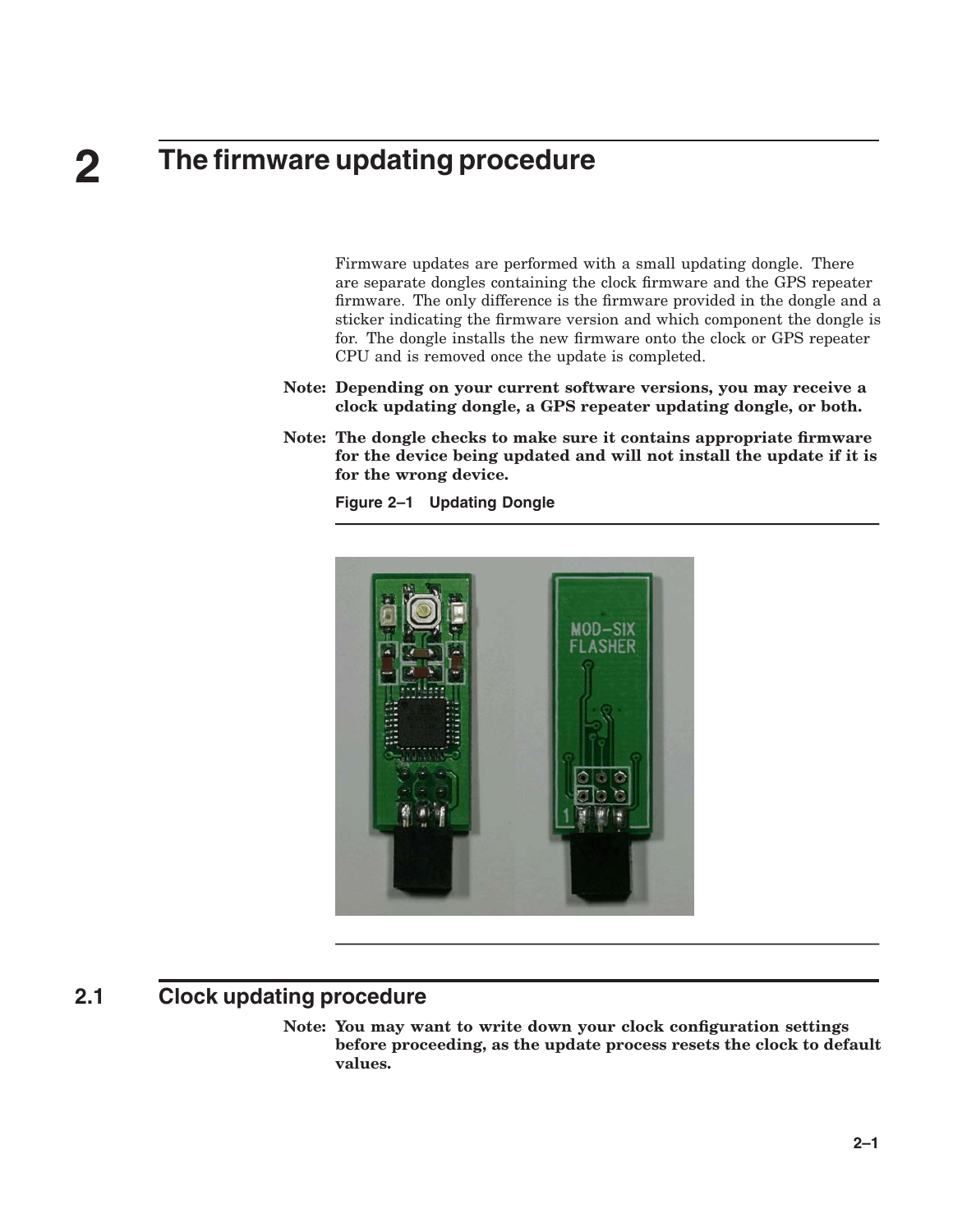To perform the update, disconnect the power cord from the clock. Remove the acrylic cover (you may want to use cotton gloves or some similar method to avoid getting fingerprints on the cover) and set it aside. Locate the programming connector on the CPU board, labeled "ISP J4". Note that if you have a GEN I CPU (labeled "CPU 1.0") with an RF-Link mezzanine board installed, you will need to remove the mezzanine board in order to access the connector.





Note: The above picture shows a GEN I CPU. While the layout of the GEN II CPU is somewhat different, the ISP connector is in the same location and orientation.

Install the updating dongle on the CPU with the dongle components facing away from the tubes. Make sure that all 6 pins on the dongle are on the matching pins on the CPU, not offset by one pin.

Note: The clock generates and uses high voltages to operate the tubes. Use caution to not touch any clock components other than the updating dongle when performing the update procedure.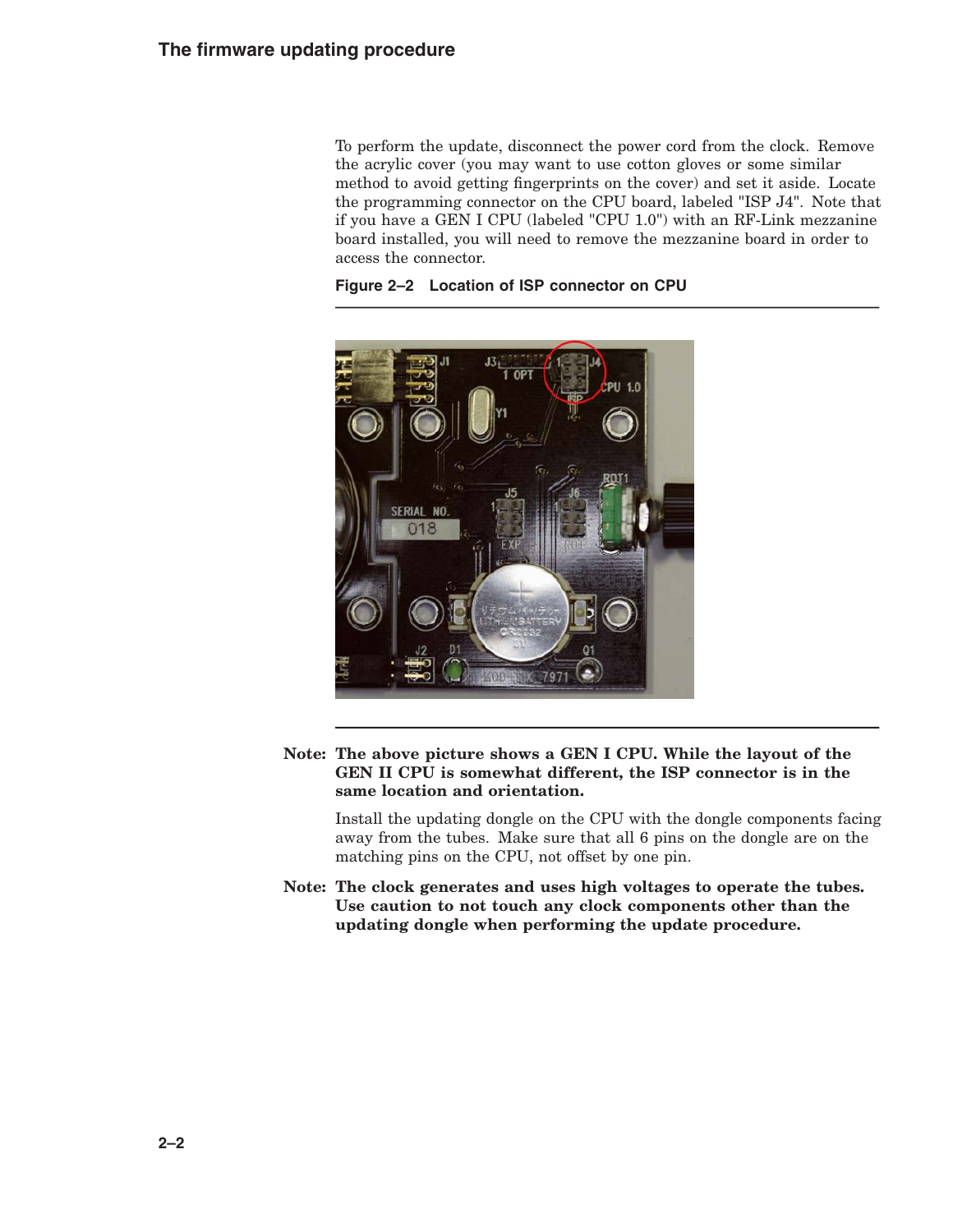

**Figure 2–3 Dongle installed on CPU**

Apply power to the clock and wait for it to proceed through its normal startup. If the clock does not power on and display the normal startup messages, immediately disconnect the power and check your installation of the updating dongle.

Press the button on the top center of the updating dongle. It is rather small, and you may have trouble pressing it if you have large fingers. There should be an obvious tactile "pop" when it is successfully pressed.

The red and green LEDs on the dongle will light while updating is in progress. This normally completes within a few seconds. After the update completes, the green LED will remain lit to show a successful update and the clock will reset and display the new firmware version. If the red LED is lit instead, the firmware update was unsuccessful and you should press the button again to repeat the update procedure.

#### Note: During the updating process, the tubes may go blank or freeze while displaying a message. This display may be brighter or dimmer than normal operation and does not indicate a problem with the update process.

Once updating is complete, disconnect power from the clock and remove the updating dongle. If you removed the RF-Link mezzanine board, reinstall it, being careful to align all the connectors properly. Place the dongle back into its antistatic bag and reinstall the acrylic cover on the clock.

Apply power to the clock and set your desired configuration options. You may wish to review the new features in the latest User's Guide to see if there are any new options you'd like to explore.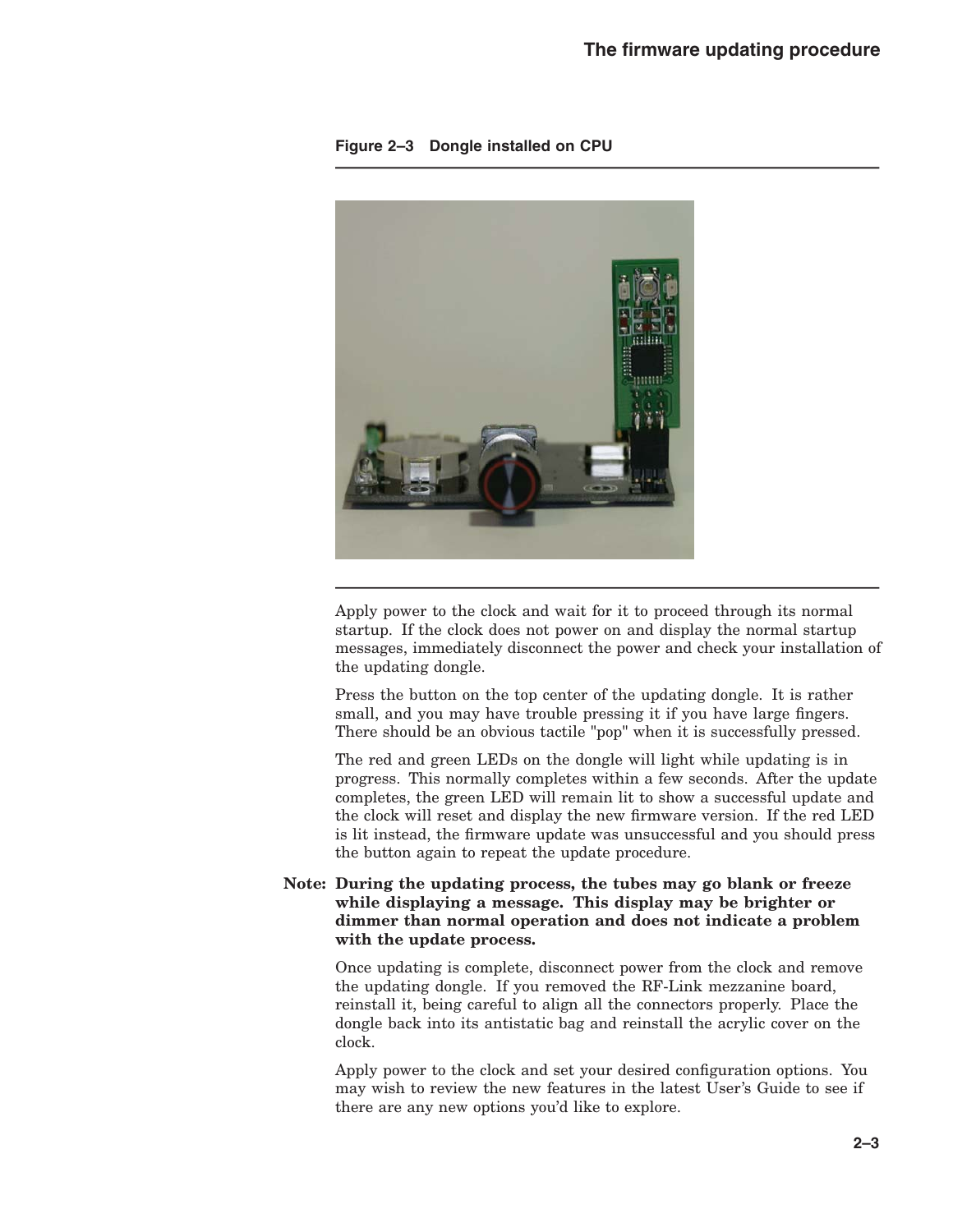### **2.2 GPS repeater updating procedure**

To perform the update, disconnect the power cord from the GPS repeater. Using a 3/32" Allen wrench, remove the four cap-head screws and black plastic spacers holding the clear acrylic cover to the top of the GPS repeater.

Note: There may be additional spacers under the cover - be careful not to lose them if they are present.

Lift the acrylic cover off of the GPS repeater and set it to one side, on a surface where it won't be scratched.

Locate the programming connector near the front right of the GPS repeater board. It may be labeled "ISP" or it may be unlabeled, depending on your hardware.



**Figure 2–4 Location of ISP connector on GPS repeater**

Note: The above picture shows a high-power GPS repeater. While the layout of the standard GPS repeater is somewhat different, the ISP connector is in the same location and orientation.

Install the updating dongle on the GPS repeater with the dongle components facing toward the rear of the GPS repeater (the side with the power and GPS connectors). Make sure that all 6 pins on the dongle are on the matching pins on the GPS repeater, not offset by one pin.

Note: In some cases the front right hexagonal standoff may interfere with installation of the dongle. It can be rotated or completely unscrewed to make more room, if needed.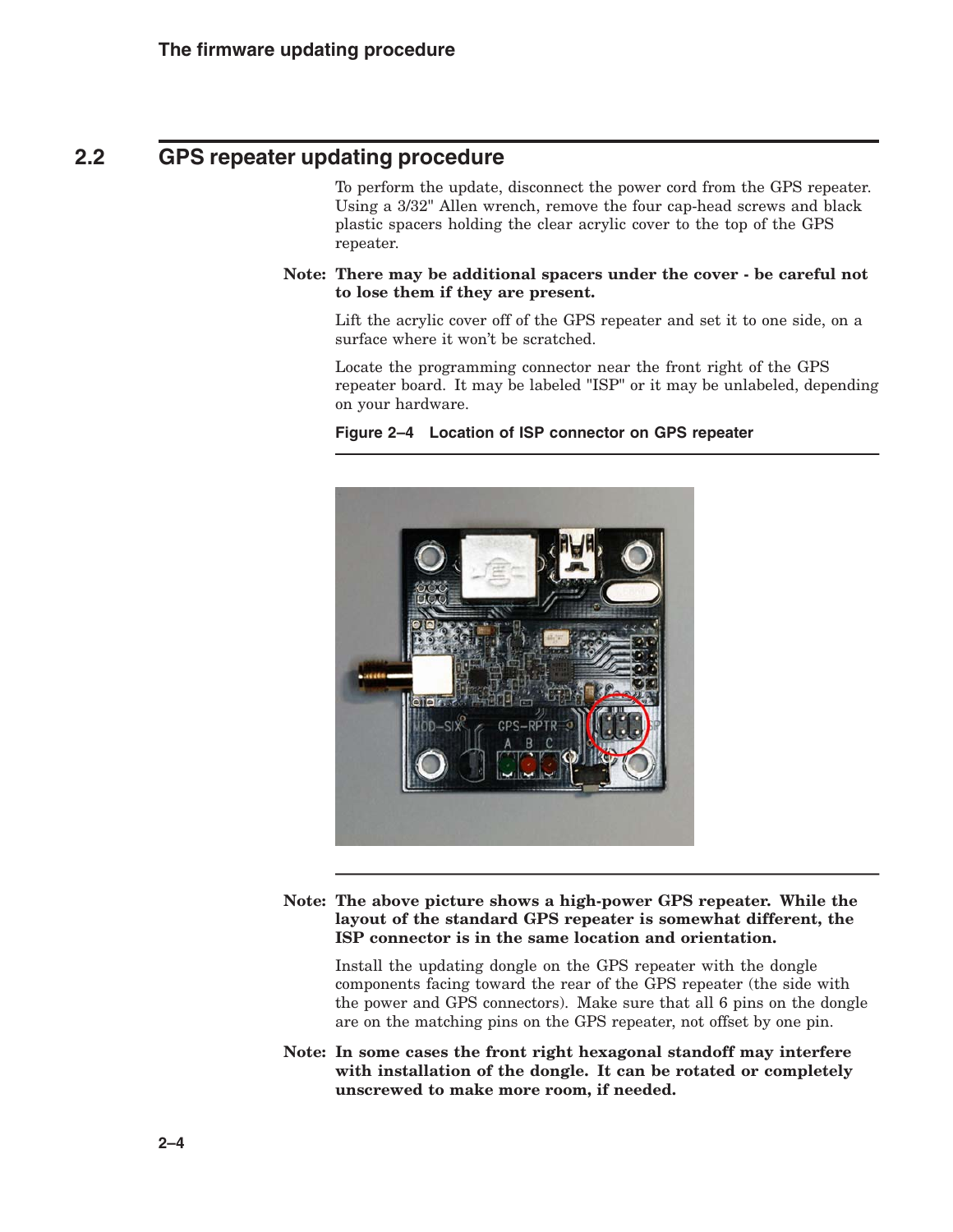

**Figure 2–5 Dongle installed on GPS repeater**

Apply power to the GPS repeater and wait for it to proceed through the normal startup. If the GPS repeater does not power on and display the normal LED startup sequence, immediately disconnect the power and check your installation of the updating dongle.

Press the button on the top center of the updating dongle. It is rather small, and you may have trouble pressing it if you have large fingers. There should be an obvious tactile "pop" when it is successfully pressed.

The red and green LEDs on the dongle will light while updating is in progress. This normally completes within a few seconds. After the update completes, the green LED will remain lit to show a successful update and the GPS repeater will reset and display the new firmware version on its LEDs. If the red LED on the dongle is lit instead, the firmware update was unsuccessful and you should press the button again to repeat the update procedure.

Once updating is complete, disconnect power from the GPS repeater and remove the updating dongle. Place the dongle back into its antistatic bag and reinstall the acrylic cover on the GPS repeater using the black plastic spacers and Allen cap-head screws. Do not overtighten the screws.

#### Note: If you are not using the default radio options (RFCHAN / RFBAUD) on the clock, you will need to pair the GPS repeater with the clock after updating the GPS repeater firmware.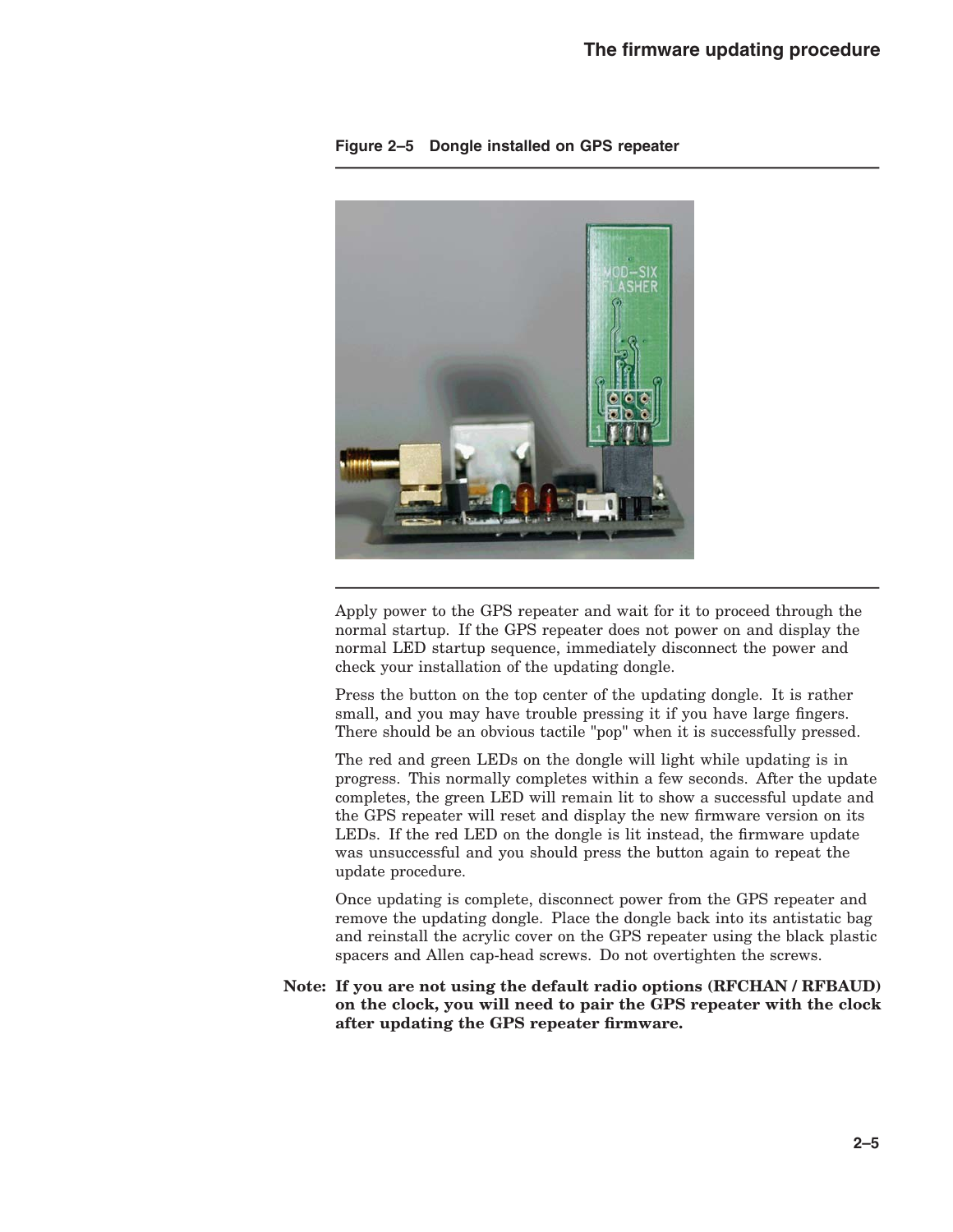## **2.3 Return of updating dongle(s)**

Once you have confirmed that the firmware has been updated and all components are operating normally, please email badnixie@badnixie.com for the address to return the dongle(s) to.

- Note: A single dongle and its packaging can be mailed in a regular envelope and should be under 1 ounce. A pair of dongles may require 2 ounces of postage.
- Note: Returning the dongles lets us send them to another clock owner and keep costs down.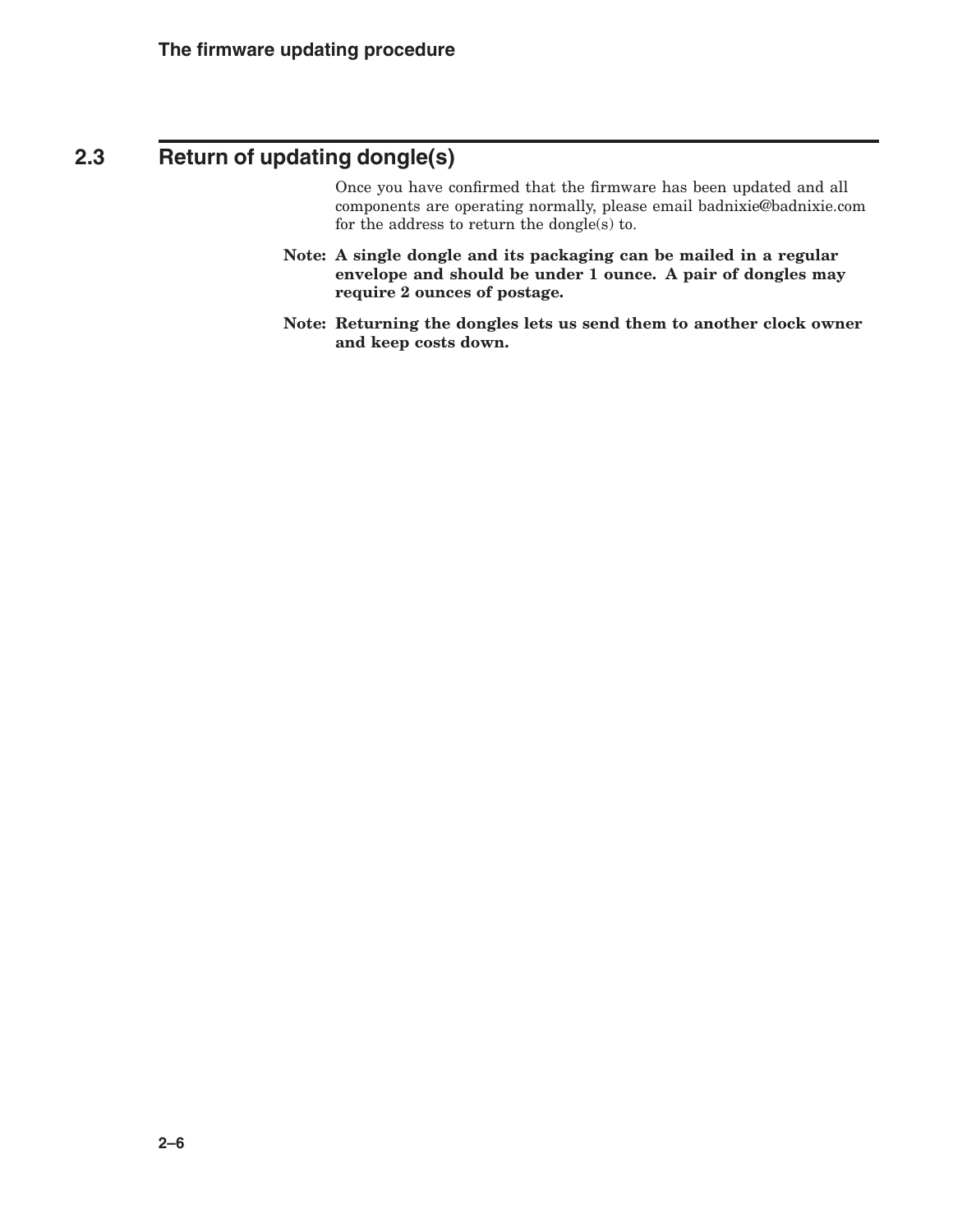# **3 Version history**

Note: Gaps in version numbers indicate unreleased development versions.

## **3.1 Clock version history**

- V06-06 Version shipped with original GEN I clocks
- V07-07 Version shipped with GEN II clock kits
- V07-09 Version shipped with assembled GEN II clocks
- V07-53 Version shipped with GEN IIv7 clocks, latest version

## **3.2 GPS repeater version history**

- V10 Version shipped with GEN II clocks and GEN I upgrade kits
- V26 Version shipped with GEN IIv7 clocks
- V27 Latest version